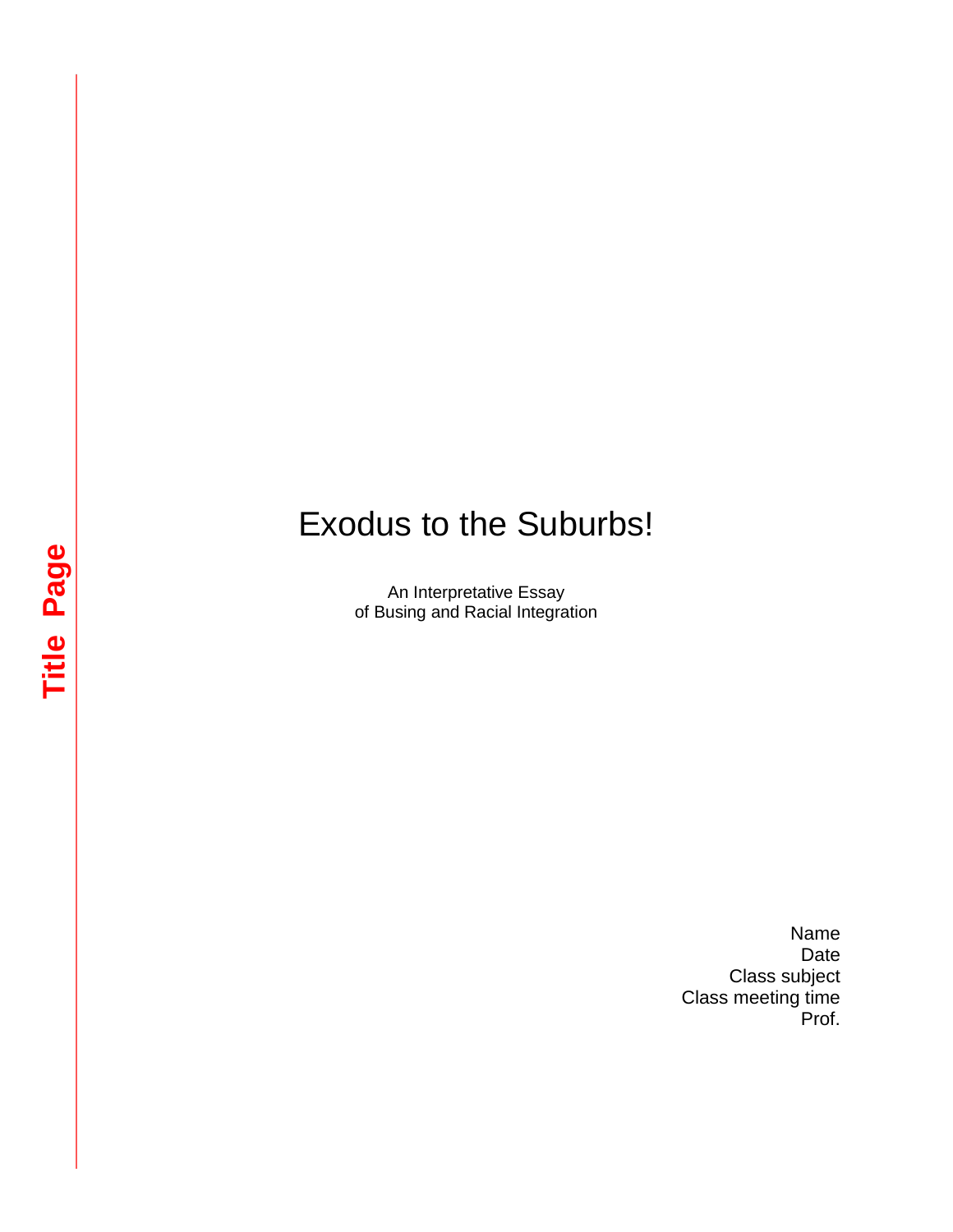Although the legality of desegregation is nearly set in stone, the method of how to go about it continues to be debated. The failure of the *Brown v. Board of Education*  (1954) Supreme Court decision to establish a timetable for school integration resulted in the perpetuation of segregation in America's schools. The *Green v. County Board of New Kent County* decision of 1968 added to the *Brown* by ruling that school systems must take positive action to promote integration. Another ruling, the *Swann v. Charlotte Mecklenburg Board of Education* of 1971, superseded this decision by prohibiting the limitation of desegregation plans to only walk-in-schools. If necessary, it required schools to use bus transportation as a tool for integration. Response to the *Swann* ruling, by American cities, was less than enthusiastic. As each city reluctantly moved toward integration, white parents organized, often violently, to block their efforts. Like earlier segregation battles, the white parents lost, leaving them to move their children to the suburbs or private schools. Meanwhile, black children were faced with the burden of busing as racial tensions climbed.

In their book *The Burden of Busing: The Politics of Desegregation in Nashville, Tennessee*, Richard Pride and David Woodward examine the effect of twenty-five years of school desegregation and busing on the people of the Nashville. He begins by stating that the Second Reconstruction of the South began with the *Brown* Supreme Court decision and the Civil Rights Movement of the 1950s. The movement's shortterm goals were to guarantee black people freedom from discrimination and access to America's societal institutions. Its long-term goal, however, was to establish equality between blacks and whites in both class and civil status.<sup>1</sup> Establishing equality in education was seen as a means of attaining higher status for blacks, and it was hoped that in the long-term, equal access would make such an achievement possible. $2$ 

J.

<sup>1</sup> Richard A. Pride, and J. David Woodward. *The Burden of Busing: The Politics of Desegregation in Nashville, Tennessee* (Knoxville: The University of Tennessee Press, 1985), 278.

<sup>2</sup> Pride and Woodward, 281-282.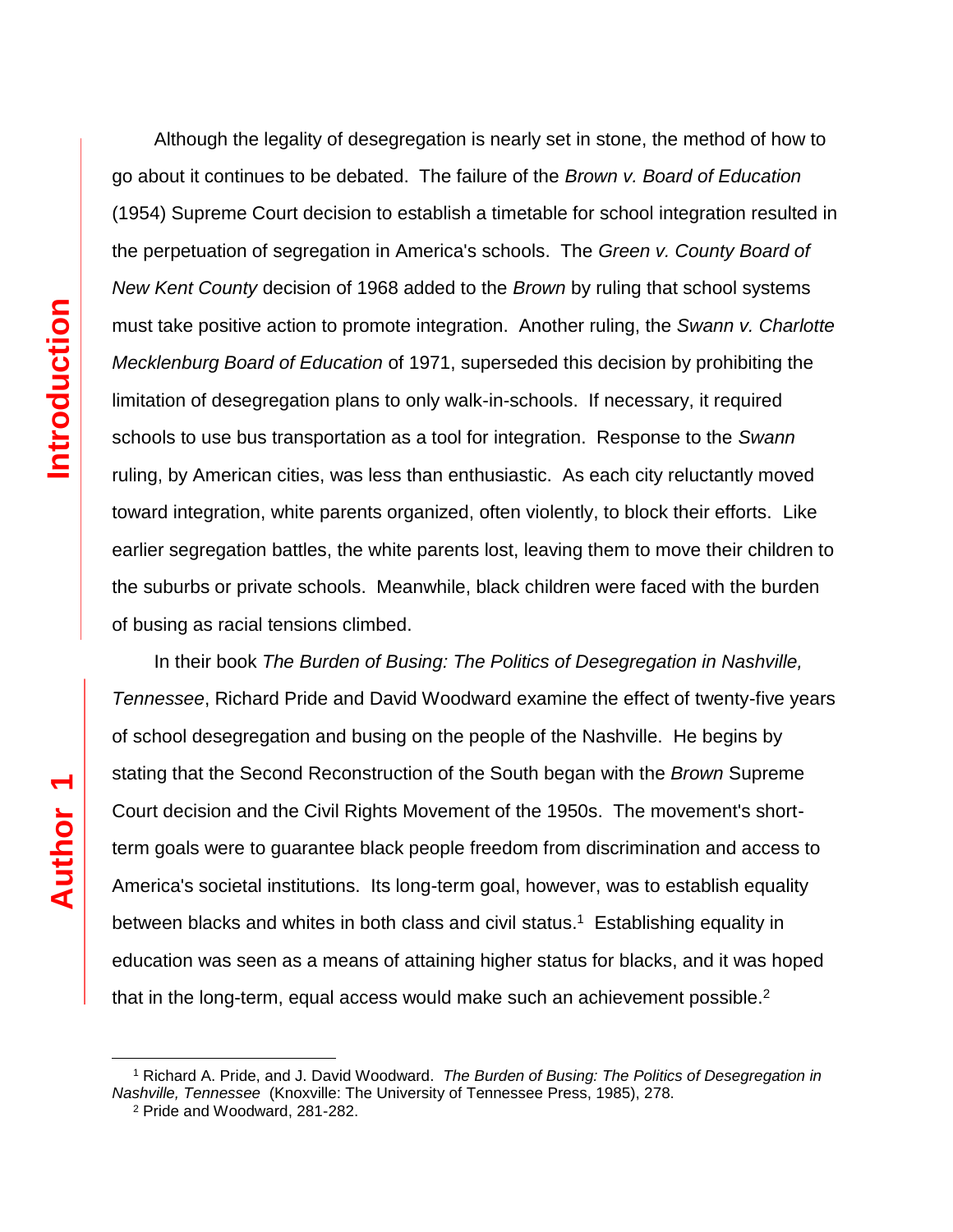In Nashville, the city's duel school system reflected and reinforced black inequality. Even with the announcement of the *Brown* decision, the school system continued to maintain segregated facilities for three years. Finally, it took the first steps towards desegregation by integrating at the grade and neighborhood level. This grade-a-year plan, however, failed to integrate fully in part due to the city's segregated housing. The authors claim that black children continued to be stigmatized because of the city's failure to integrate.<sup>3</sup>

Pride and Woodward claim that the initial goal of busing was to assimilate black people into the white, Anglo-Saxon culture. This was based on the assumption that blacks had been unfairly excluded from American culture and needed to be assimilated into white society, via school busing. From this ethnocentric view, blacks had little to lose and everything to gain from busing. "Since they had little heritage and brought little of value with them, it remained only for black children to be made into white children with dark skin."<sup>4</sup>

Following the *Swann* decision, Federal Judge L. Clure Morton ordered the integrated busing of children in Nashville's primary grade schools. Seeking to match the required integration ratios, the school worked to achieve the seventy-five percent white and twenty-five percent black levels in each of its schools.<sup>5</sup> Seeking to avoid integration, many white parents placed their children in private schools or moved beyond the busing zones. The removal of twenty percent of the white student population threatened to reestablish the city's old segregated school system. $6$ 

While affluent whites fled to the suburbs or attended private schools, poor urban whites decried that integration compromised the quality of Nashville's public education. However, academic surveys in the late 1970s proved that integration had not been

÷,

<sup>3</sup> Pride and Woodward, 281-282.

<sup>4</sup> Pride and Woodward, 279-280.

<sup>5</sup> Pride and Woodward, 78.

<sup>6</sup> Pride and Woodward, 94.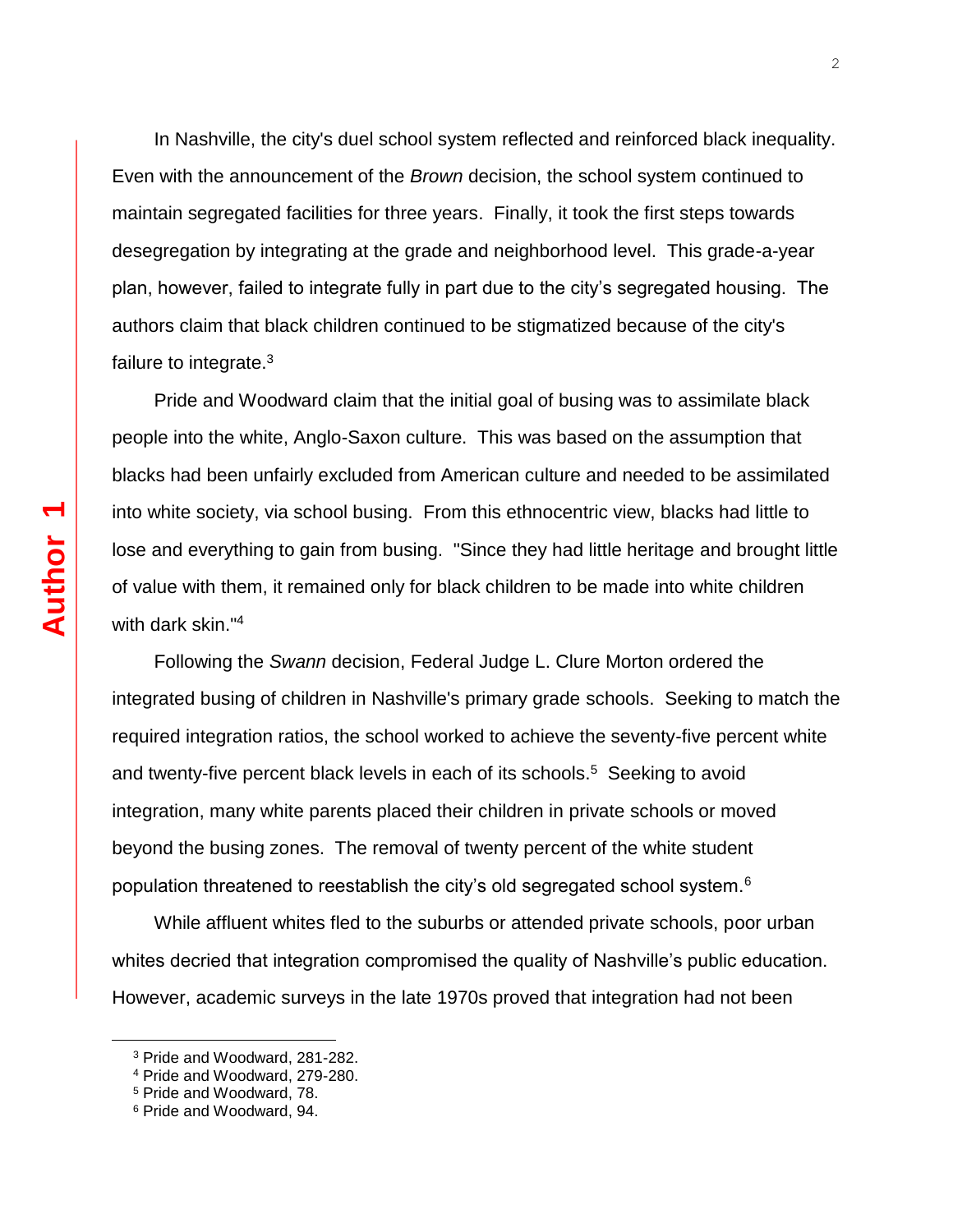harmful to white's as feared. The performance level of white students remained steady and the scores of black students improved. However, a sizable the achievement gap between white and black students continued to remain. Integrated and performing lower than whites, black children continued to be stigmatized.<sup>7</sup>

In the late 1970s, both whites and a growing number of blacks began questioning the utility of busing. The school administration, seeking solutions, decided to implement a busing plan on a county-wide basis. The new plan, however, placed a greater burden on the black children, forcing them to travel further to school. Because of this travel burden, a federal judge temporarily blocked this program. Eventually it was reinstated by an appellate court.

Pride and Woodward state that busing is a redistributive policy that uses institutions that weld society and community together to reallocate educational services and social respect between the races. $8$  Although intended to create situations in which blacks and whites shared equal status, busing also placed additional burdens on the black community and its children. While suffering a minority status at white schools, black children were more often bused out of their neighborhoods than white children. Busing for racial balance, the authors claim, denied black children the right of subculture equality and deprived them of the emotional security needed to ultimately succeed. Restrictive and paternalistic, busing continued to reinforce the idea of white control over blacks. These effects continued to undermine the self-esteem of black children. Because of racial balance, busing, and the persistent gap in black achievement, blacks began to push for the creation of homogeneous schools. As a result, many blacks leaders began developing separatist feelings concluding that, only in majority black schools, with black teachers, located in black neighborhoods, would black Americans succeed.<sup>9</sup>

J.

<sup>7</sup> Pride and Woodward, 282.

<sup>8</sup> Pride and Woodward, 286.

<sup>9</sup> Pride and Woodward, 282-284.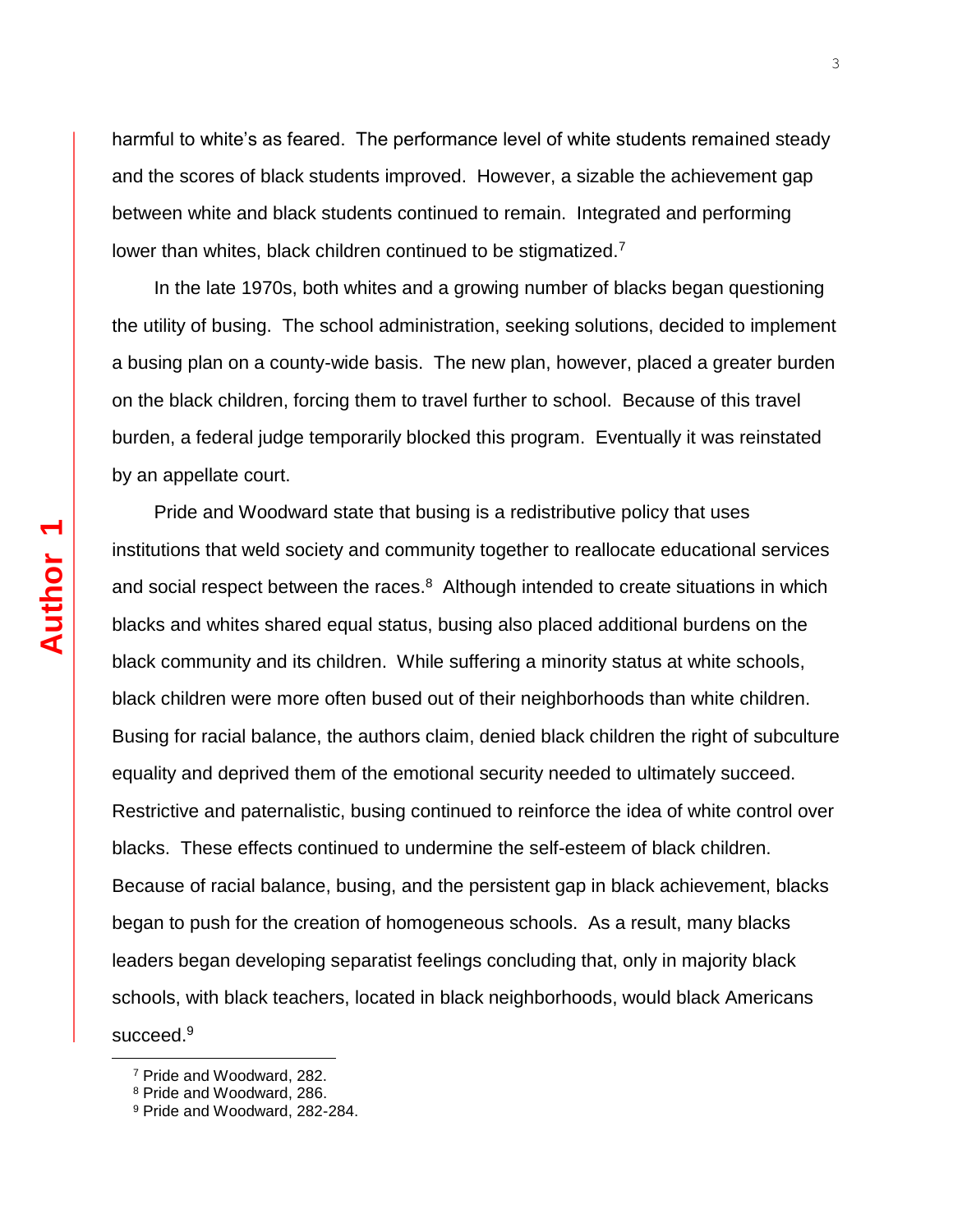Pride and Woodward claim that the problem with busing and other forms of affirmative action is that it reinforces racial thinking. Because people became caught up in racial concerns, important common interests were often pushed aside. Busing also had the problem of reinforcing racial consciousness and stimulating racial conflict between adults. The black community hoped that the multi-racial environment of integrated schools would immunize the children against racial hostility. However, the authors claim that if black and white children believed that their life chances would be adversely affected by busing, the policy would have been a failure. Both races, untrusting of one another, sought to undermine this multi-racial environment by passing onto their children the basic belief that integrated busing was unfair. This attitude undermined the people that it sought to help the most -- blacks.<sup>10</sup>

4

In conclusion, Pride and Woodward state that the answer to better education and race status for blacks does not necessarily lie in school busing. A better distribution of educational services such as, modern facilities, textbooks, programs, and money, would greatly advance black education.<sup>11</sup> This statement by the authors reflects the necessity of finding other solutions in improving black education.

In seeking an answer to the question of school busing, Dennis Cuddy offers an idea that provides first-rate education to blacks and whites alike. In his article "The Problem of Forced Busing and a Possible Solution," Cuddy states that the issue over busing developed from the original 1954 Supreme Court decision, *Brown v. Board of Education*. He argues that the court based its ruling on the belief that school desegregation would help improve minority academic achievement.<sup>12</sup> Reasoning that if schools within a system had an approximately equal number of black children as they do white, white racists would be kept from shifting funds away from black education.

÷,

**Author 2**

<sup>10</sup> Pride and Woodward, 283-284.

<sup>11</sup> Pride and Woodward, 281.

<sup>12</sup> Dennis L. Cuddy. "The Problem of Forced Busing and a Possible Solution." *History of Education Quarterly* 27, no. 3 (Fall 1987), 55.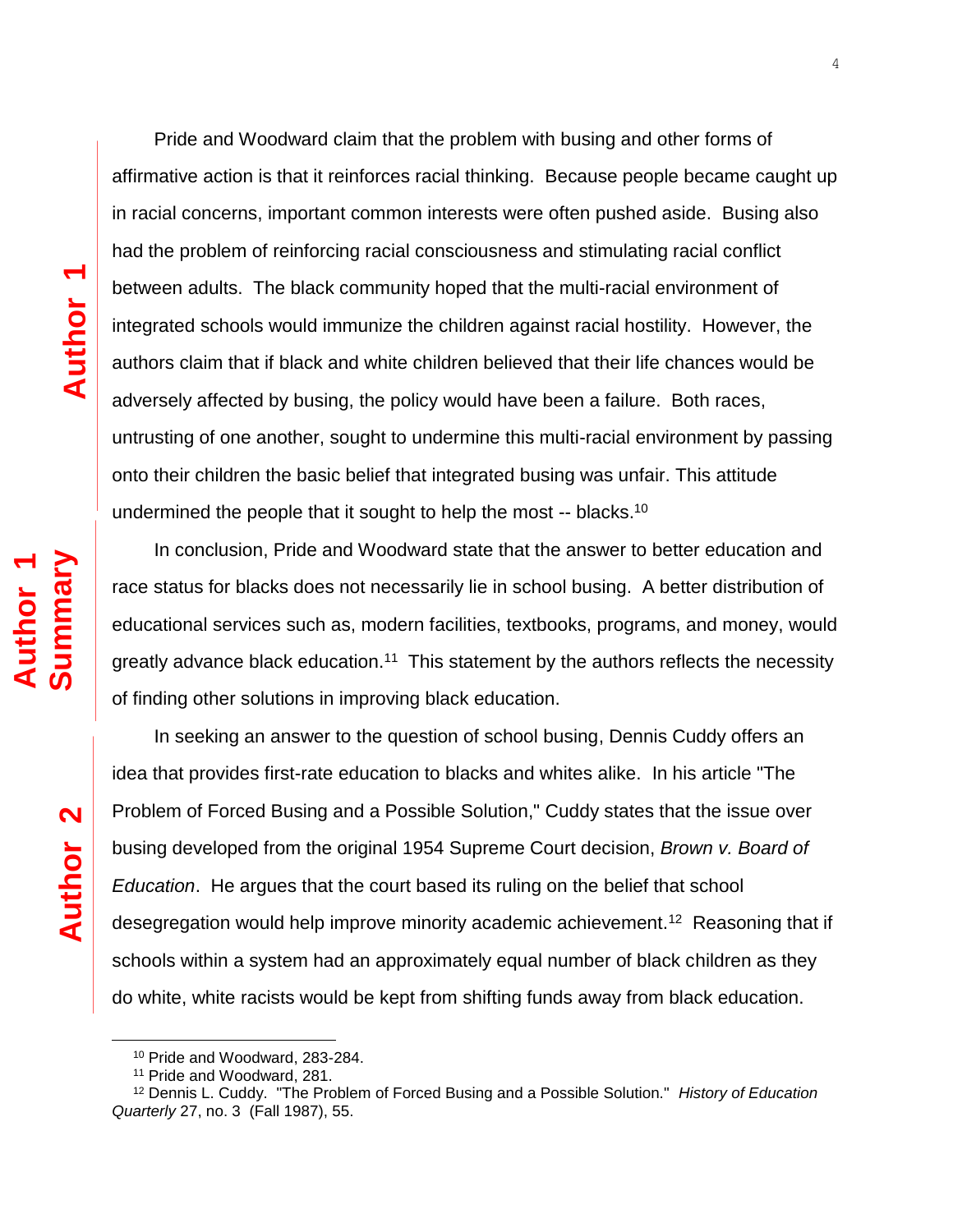The courts therefore instituted a system of busing to achieve a "racial balance" in the schools. This tactic, Cuddy argues, simply replaced one form of discrimination with another. Because systemwide "racial balance" required that the minority population be bused in inverse proportion to the majority population, this tended to place a disproportionate burden on blacks to travel to white schools. The author also claims that those students who were required to remain at inferior city schools to achieve racial balance were also being discriminated against because of the lack of opportunity to attend superior suburban schools.<sup>13</sup>

Cuddy explains that the goal of improving black academic performance has not been met with school busing. A study conducted by the National Institute of Education discovered that schools that used forced busing did not experience an increase in academic performance. Higher academic achievement resulted more from improved instruction and curricula and parental involvement than other factors. He also quotes nationally syndicated commentator Tony Brown where he states "busing is not a Civil Rights issue. Quality education is the issue."<sup>14</sup> In quoting Raymond Wolters in *Burden of Brown: Thirty Years of School Desegregation,* Cuddy reiterates that "instead of improved academic performance, there has been 'white flight' and a general deterioration in standards of behavior and school work."<sup>15</sup> Cuddy supports Pride and Woodward's findings by claiming that the action by the courts to establish racial balance has actually led to a resegregation of society through "white flight" and "white nonentry."<sup>16</sup>

The most important feature of Cuddy's article is what he views to be a solution to the problem of busing and segregation. Because of the discriminatory nature of racially balanced busing, he recommends that it be prohibited. To prevent resegregation,

÷,

<sup>13</sup> Cuddy, 56.

<sup>14</sup> Cuddy, 56.

<sup>15</sup> Cuddy, 55.

<sup>16</sup> Cuddy, 56.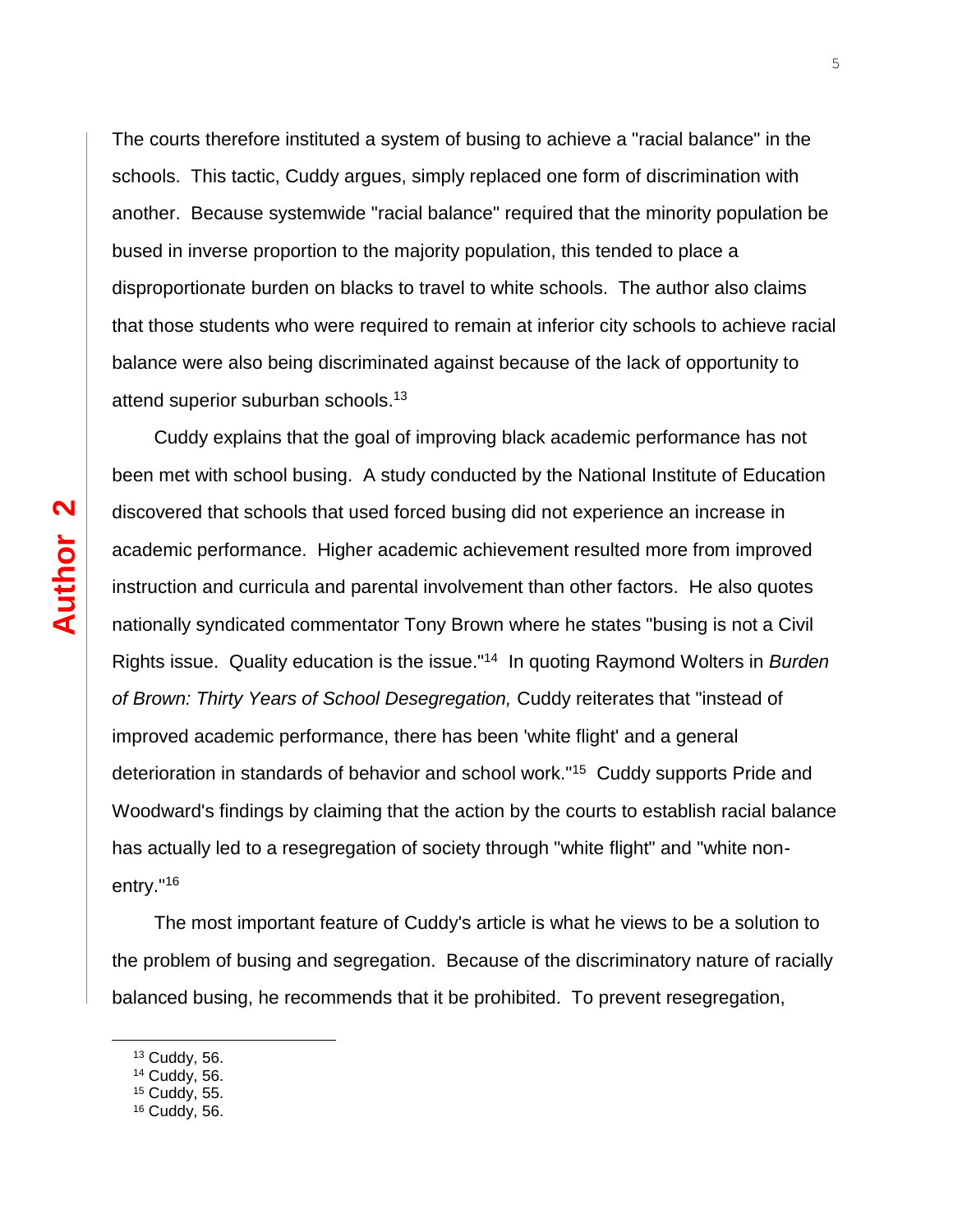students will then be granted free transportation to attend any school within their district that predominantly enrolls members of another race. This places the control of equal educational opportunities in the hands of the minorities themselves, and allows all students to transfer out of inferior neighborhood schools. "The right to transfer with free transportation should solve the national problem of forced busing because it would desegregate dual school systems thus making them unitary."<sup>17</sup>

Cuddy claims that this plan will not result in forced resegregation. "First, because busing for racial balance is ended, already integrated neighborhoods will not become resegregated."<sup>18</sup> The solution also allows for the creation of magnet schools and other voluntary means of achieving racial balance. Third, "open enrollment" plans improve racial balance when they provide free transportation and allow majority to minority transfers. Finally, the solution does not prohibit other means of integrating society, such as federal housing projects in the outlying areas of the cities or the rezoning of school attendance boundaries. The author argues that because recent Supreme Court decisions regarding school desegregation have been mostly concerned with eliminating "dual school systems" and "segregative intent," his free-travel open enrollment plan stands a good chance of succeeding.<sup>19</sup>

Gary Orfield in *Must We Bus?* seeks to explain the necessity of busing programs in achieving integration. He begins by stating that the busing problem has become an explosive issue for three reasons. First, schools are the largest and most visible of public institutions and their activities directly affect millions of families. Second, school district patterns, unlike housing or job patterns, are completely determined by public officials and are subject to rapid change. Third, school desegregation is occurring at a

<sup>17</sup> Cuddy, 56.

J.

<sup>18</sup> Cuddy, 56.

**Author 3**

 $19$  Cuddy, 56.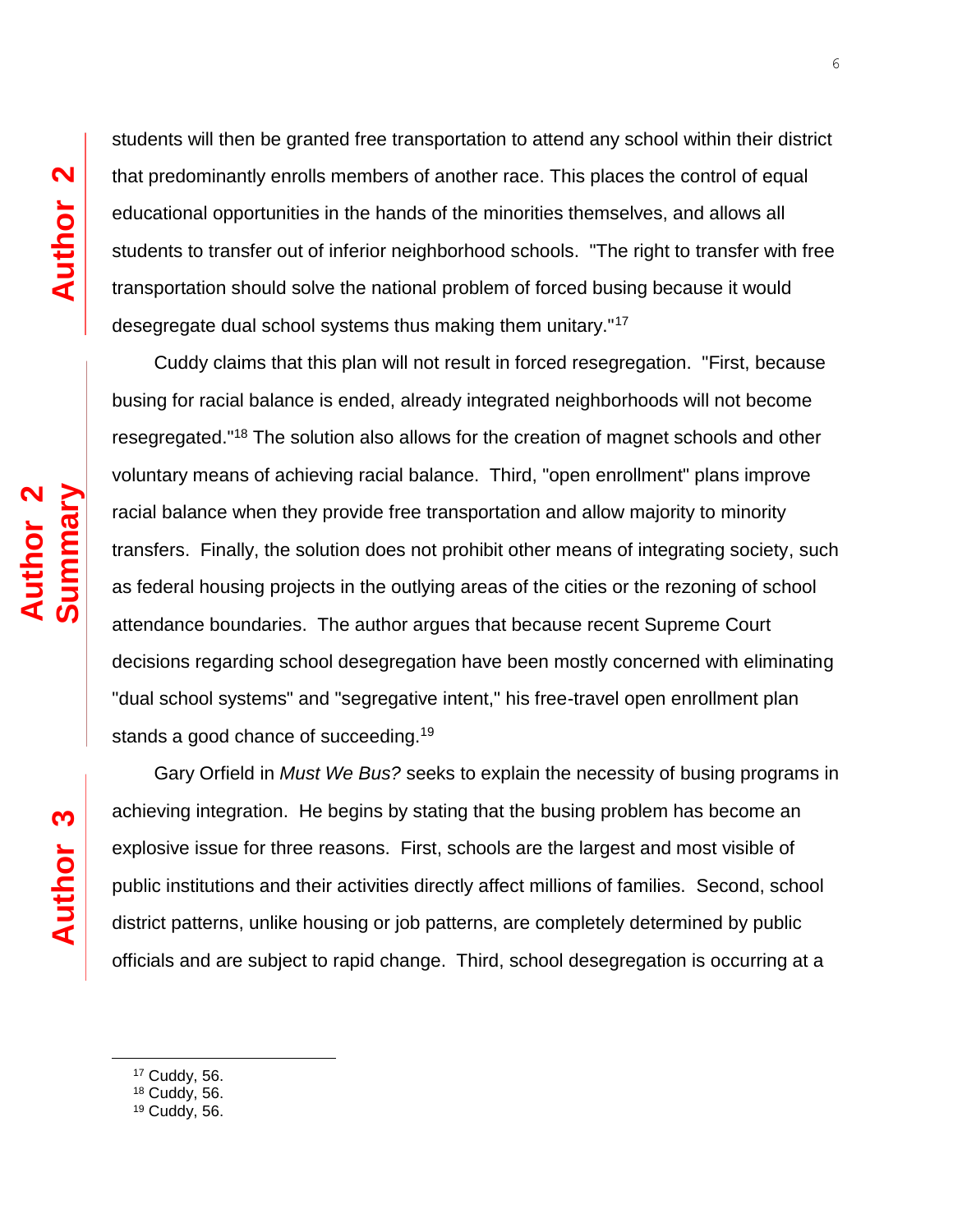time when prosecution against other forms of discrimination have been hampered by weak government enforcement and controversial court decisions.<sup>20</sup>

Orfield bases his examination of school desegregation on two assumptions: first, that the courts will continue to require urban desegregation; and second, that successful and stable integration is an important goal in American society.<sup>21</sup> The choice for America, he claims, is not between integration and nonintegration but between violent integration or peaceful integration. Inaction, the author claims, perpetuates segregation and continues hatred and violence. The constant debate and resulting violence over school busing only undermines the making of improvements in education.<sup>22</sup>

In his discussion of educational performance, Orfield refutes claims that busing is harmful to either black or white children. He bases his claim on a federally sponsored study in 1973 which found no evidence that busing per se had any negative consequences on academic achievement. A 1975 review of studies by Weinberg concludes that "there seems to be little or no reason to believe that busing children to a newly-desegregated school would have a different impact on students' academic performance."<sup>23</sup>

Orfield claims that the biggest problem the busing has to overcome is its dominant public image resulting in hatred and violence outside some Boston schools. He states that this image does not portray normal patterns of school busing but rather the worst failure of local leadership. This is an important problem for busing to overcome because this image not only energizes the anti-busing movement but also leads many people to conclude that "busing has failed."<sup>24</sup> He also states that, divisiveness within

÷,

<sup>20</sup> Gary Orfield. *Must We Bus? Segregated School and National Policy* (Washington: The Brookings Institution, 1978), 2.

<sup>21</sup> Orfield, 3.

<sup>22</sup> Orfield, 455.

<sup>23</sup> Orfield, 119-120.

<sup>24</sup> Orfield, 4.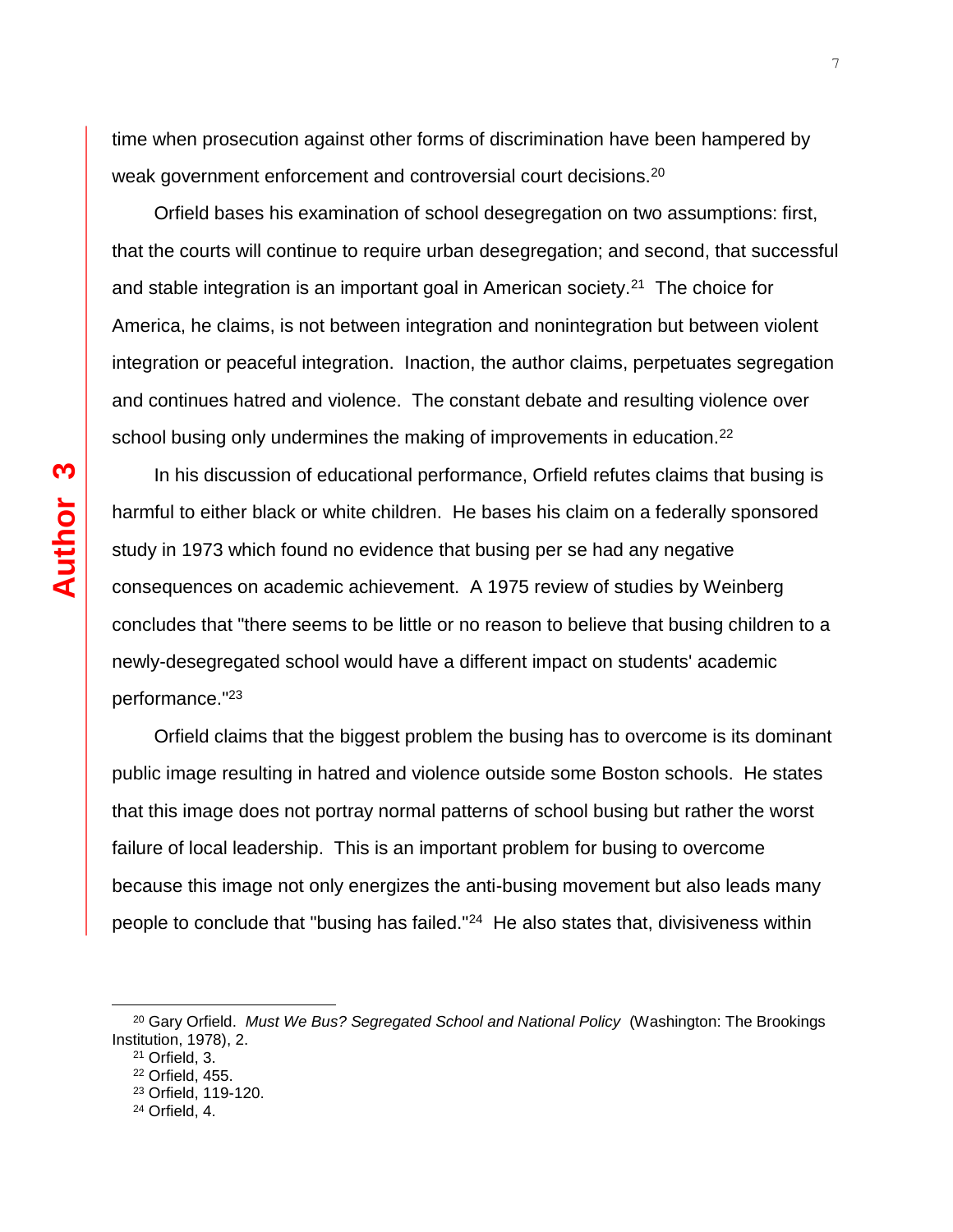the black community, images of blacks rioting, receding Congressional support, and the ambiguous role of the federal government, have undermined public support for busing.<sup>25</sup>

Orfield explains that government support for integration has been limited by the ability of its courts to impose changes that go against the public consensus. He explains that courts accomplish very little without the support of law enforcing agencies. He also describes the misconception people have regarding the role of judges in school integration. He explains that the judge's task is not to design the optimal structure for American education and society but to rule on possible evidence of segregationist practices and devise plans to correct their effects. Because of the vastness of urban segregation, the only options the court can take are busing or continued segregation and once the constitutional violation is proved, there is no choice.<sup>26</sup>

Orfield in describing America's choice regarding school integration states that the solution is not an easy one. Even though busing is not an ideal or natural solution, it is simply the only solution currently available. The real choice for America is not between busing and doing nothing, but between busing in an intelligent way that will begin to consolidate integration and busing in an ill-planned way that will reinforce the existing separation and deepen racial polarization.<sup>27</sup> Deepening racial polarization leads inevitably to violent racial clashes. This was especially evident during Boston's antibusing movement.

**Author 3**

**Summary**

j.

Formisano, in *Boston Against Busing*, examines the long historic conflict of Boston's opposition to forced integration. Focusing on the white perspective of the conflict, he states that the Boston anti-busing movement was a combination of political culture, race, ethnicity, class, time, and place factors.<sup>28</sup> The author compares the city of Boston to that of New Orleans, claiming that, in certain respects, they are similar. Both

<sup>25</sup> Orfield, 235-236.

<sup>26</sup> Orfield, 2.

<sup>27</sup> Ronald P. Formisano. *Boston Against Busing: Race, Class and Ethnicity in the 1960s and 1970s* (Chapel Hill: The University of North Carolina Press, 1991) 7.

<sup>28</sup> Formisano, 4.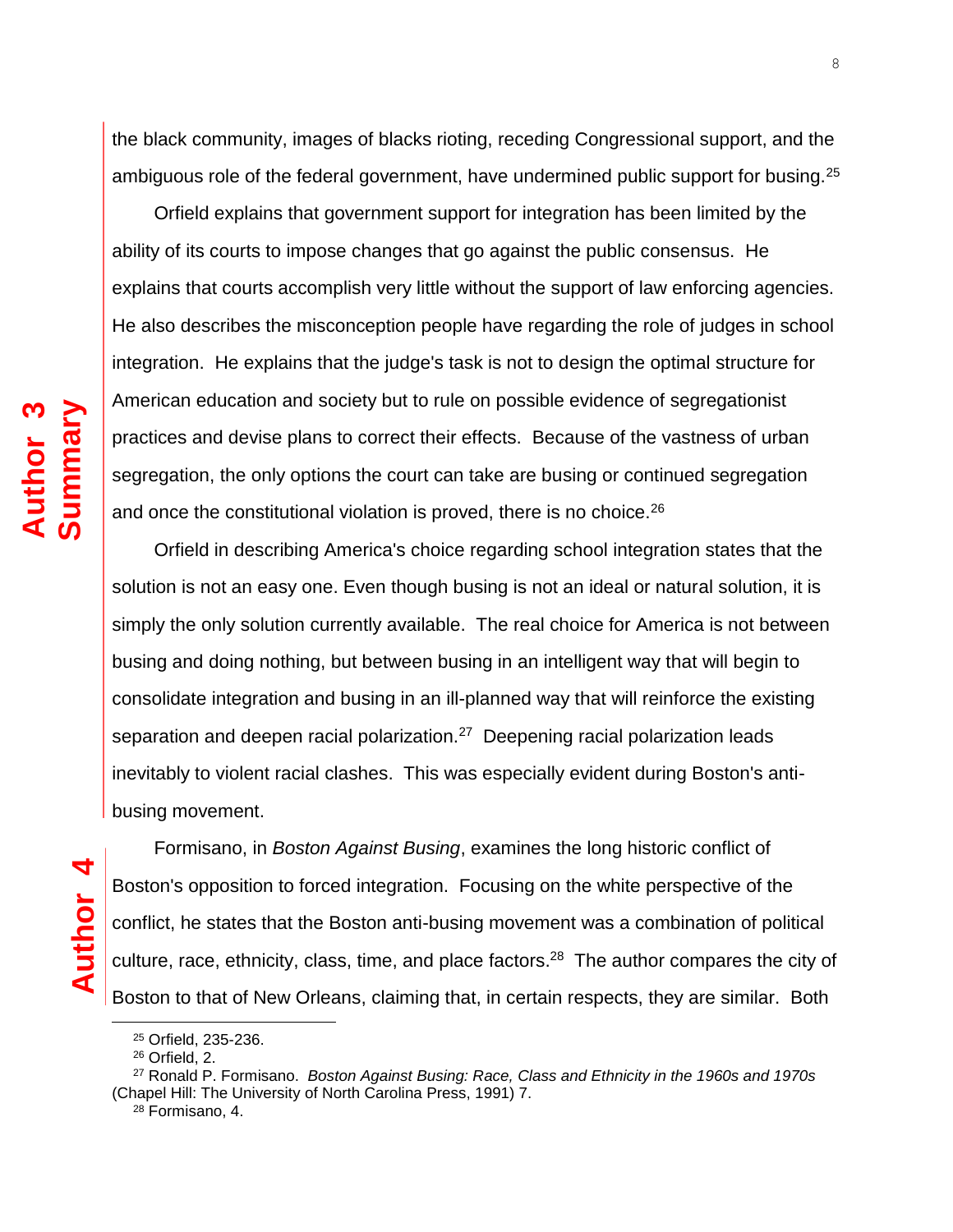are graceful tourist cities with high cultures and an aristocratic lifestyles. They also possessed busy shipping ports, a polyglot underclass, and were home to liberal French Catholicism and segregationalism.<sup>29</sup> Formisano states that what set Boston's antibusing conflict aside from other cities was its high level of violence and the way various character elements of the city came together to form in opposition.

The author describes the anti-busing movement as being a reactionary, grassroots, populist creation.<sup>30</sup> In reviewing the background of Boston's racial history, he traces its segregationist roots back to the interaction between the democratically elected school committee and its constituents.<sup>31</sup> The author states that the combination of democracy and segregation was only one of the many ironies in Boston. It was also ironic that the anti-busing movement was made up of people who avoided social activism and could be labeled as people who prefer the status quo. The perceived decline of society, economy, and respect for authority further added to their frustration over school busing. As events culminated, the people turned against the system. Having lived through the turbulent sixties, these people applied its methods of civil disobedience in an attempt to achieve their political goal.<sup>32</sup>

Another part of the anti-busing movement was its racial, ethnic, and territorial consciousness which was shared by the people. There were few cities that were more ethnically conscious than Boston. The working Irish still harbored bitter memories of competing with blacks in the market place. The fact that they would now have to share their schools with them was unthinkable. This unfathomable idea encouraged the Irish and other groups to become extremely defensive and violent when their residential territory and way of life were threatened.<sup>33</sup>

j.

<sup>29</sup> Formisano, 20.

<sup>30</sup> Formisano, 172.

<sup>31</sup> Formisano, 4.

<sup>32</sup> Formisano, 138.

<sup>33</sup> Formisano, 225.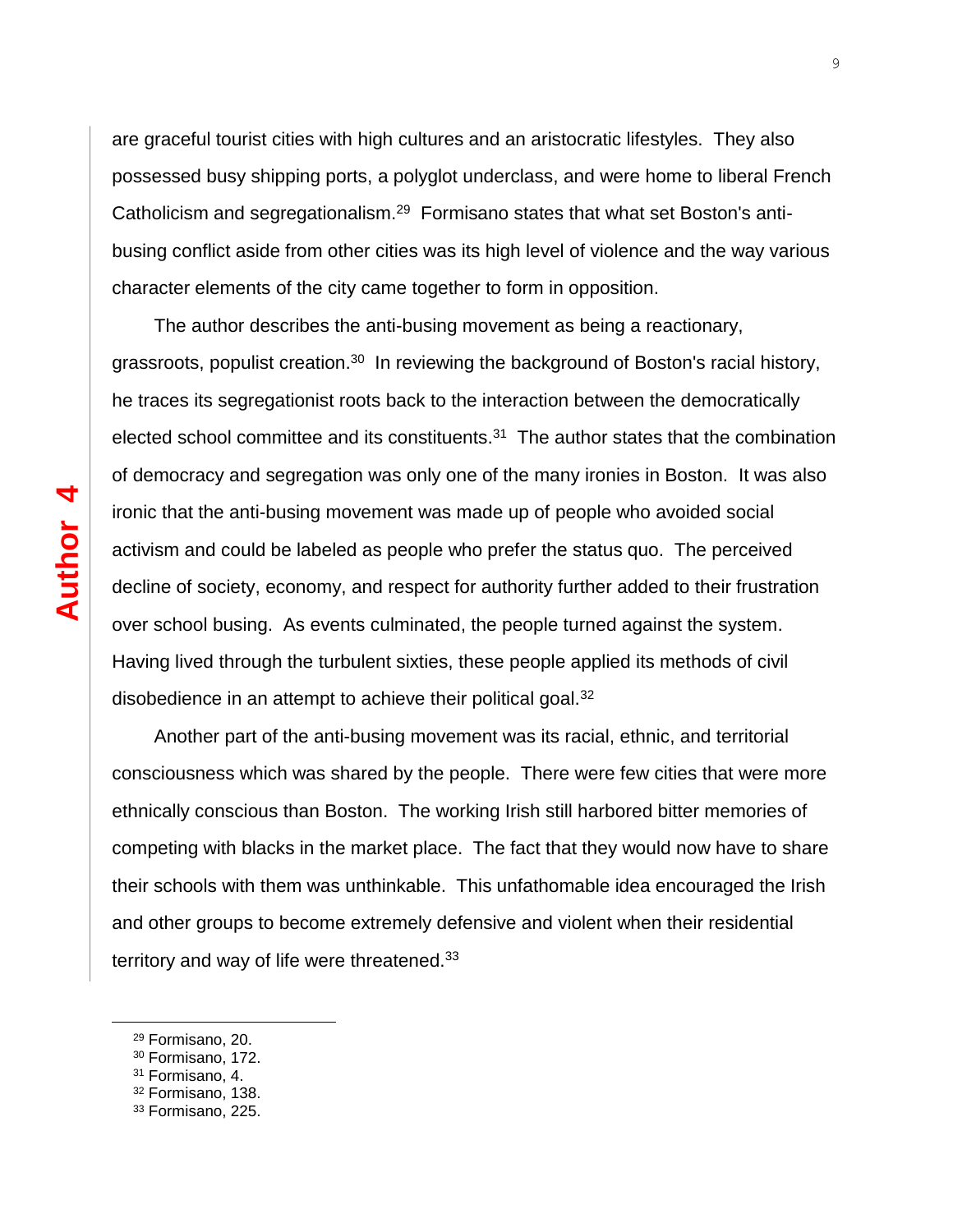Boston's political climate also fueled the anti-busing movement. Most of the leaders that held positions on Boston's School Committee were only interested in using their office to attain higher political objectives. As a result, the incompetence and naiveté of its officials needlessly heightened racial tensions.<sup>34</sup> School officials carelessly selected schools that were in the poorest neighborhoods for desegregation. They ignored offers from affluent whites to have their schools integrated first and discounted schools in areas of the city where black children already lived.<sup>35</sup>

Integration also challenged the hold on city politics by the Irish. Politicians within the bureaucracy believed that the busing problem could be "fixed" like a parking ticket and lost in the red tape. Boston's desegregation controversy was very much a contest over whose values would prevail. The hatred and violence of those trying to defend localism and ethnic values placed them at a disadvantage. Other factors such as the city's size, stagnant economy and high unemployment (during the 1970s), added to existing racial tensions.<sup>36</sup>

Eventually Boston's day of reckoning arrived. On June 21, 1974, Judge Arthur Garrity, Jr. handed down his decision finding the Boston School Committee guilty of maintaining a duel, segregated school system. The days over stonewalling the busing question were over. The opening of schools in the fall was met with bloodshed and violence on both sides. School officials attempting to propose integration plans involving less busing were sent back to the drawing boards time and time again. $37$  The violence displayed throughout the crises enshrined Boston as a negative symbol of what not to do in the area of integrated school busing. $38$  As the seventies passed into the history books and era of limited government intervention commenced under the

j.

**Author** 

**Summary**

**4**

<sup>34</sup> Formisano, 44-45.

<sup>35</sup> Formisano, 70.

<sup>36</sup> Formisano, 15.

<sup>37</sup> Formisano, 75.

<sup>38</sup> Formisano, 223.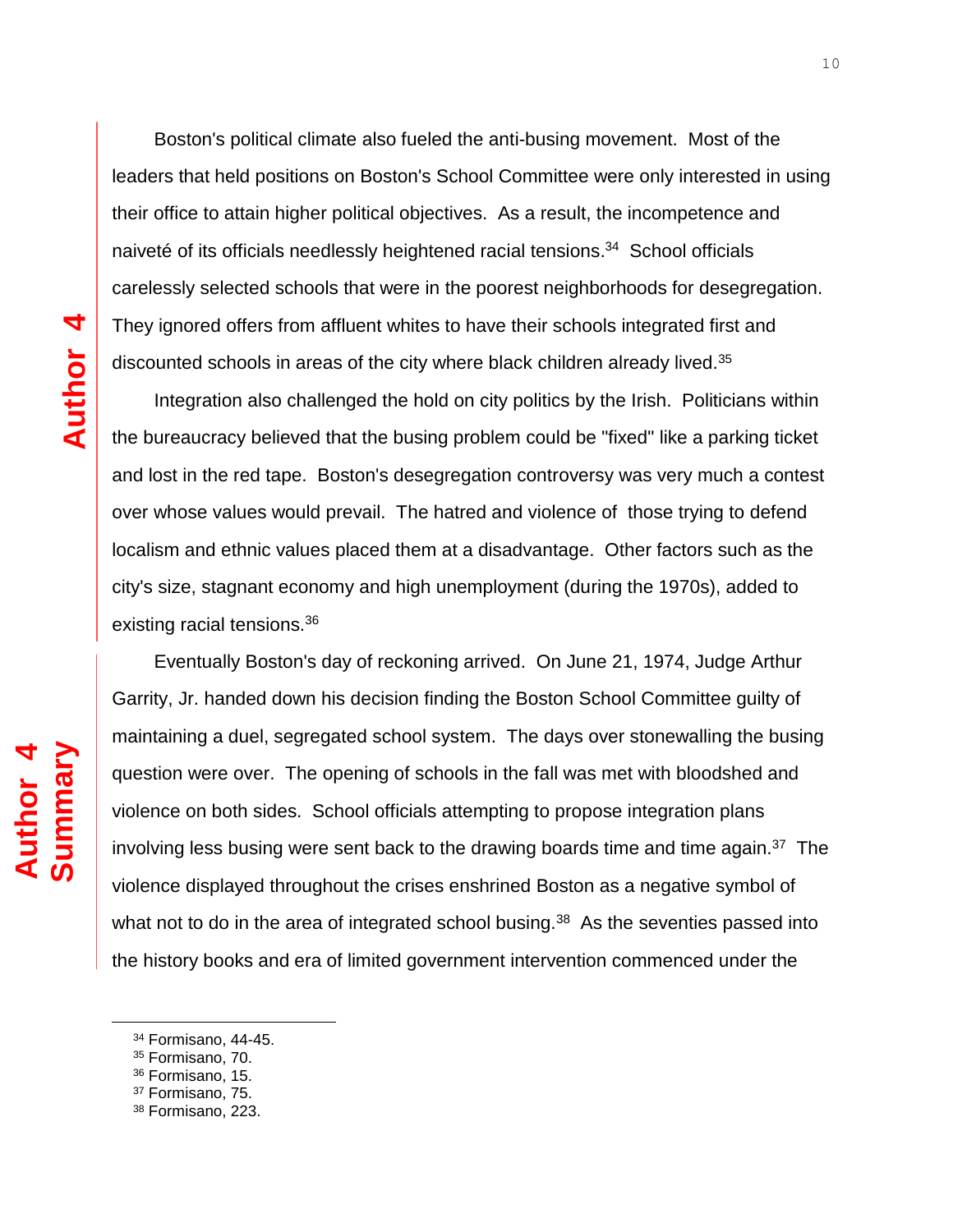Reagan Administration, opposition to busing increased. The magnitude of white flight soon made busing an impracticality.

The controversial use of busing as a tool against segregation has been scrutinized over time. Richard Pride and David Woodward found it to be an unjust burden on minorities because it more often required black children to leave their neighborhoods than white children. Busing also failed to drastically increase the academic performance of blacks. As a result, black children continued to be stigmatized. Pride and Woodward concluded that offering better educational services to black students would have a greater impact on improving academic performance than busing. Dennis Cuddy would agree with Pride and Woodward in that busing placed an undo burden on black students to integrate. Cuddy, however, differed on the means of offering better education to blacks. He argued against bringing superior education to the black student, like Pride and Woodward, but in favor of bringing the black student voluntarily to the superior education. In doing so schools would offer open enrollment to all students within a district and provide them with free transportation to the school of their choice.

Orfield's view of busing was somewhat reflective of Cuddy, and Pride and Woodward. Although Orfield admitted that busing was not the ideal form of integration, he believed it was the only option available. Without busing, segregation would continue to exist and with it racial hatred and violence. Racial hatred and violence was no where more evident in busing than in Boston. Ronald Formisano, in writing about opposition to busing in Boston, explains that integration is a sensitive issue and needs to be handled by competent public officials. The failure to institute integration measures with the concerns of all parties involved, runs the risk of inducing racial hatred and violence.